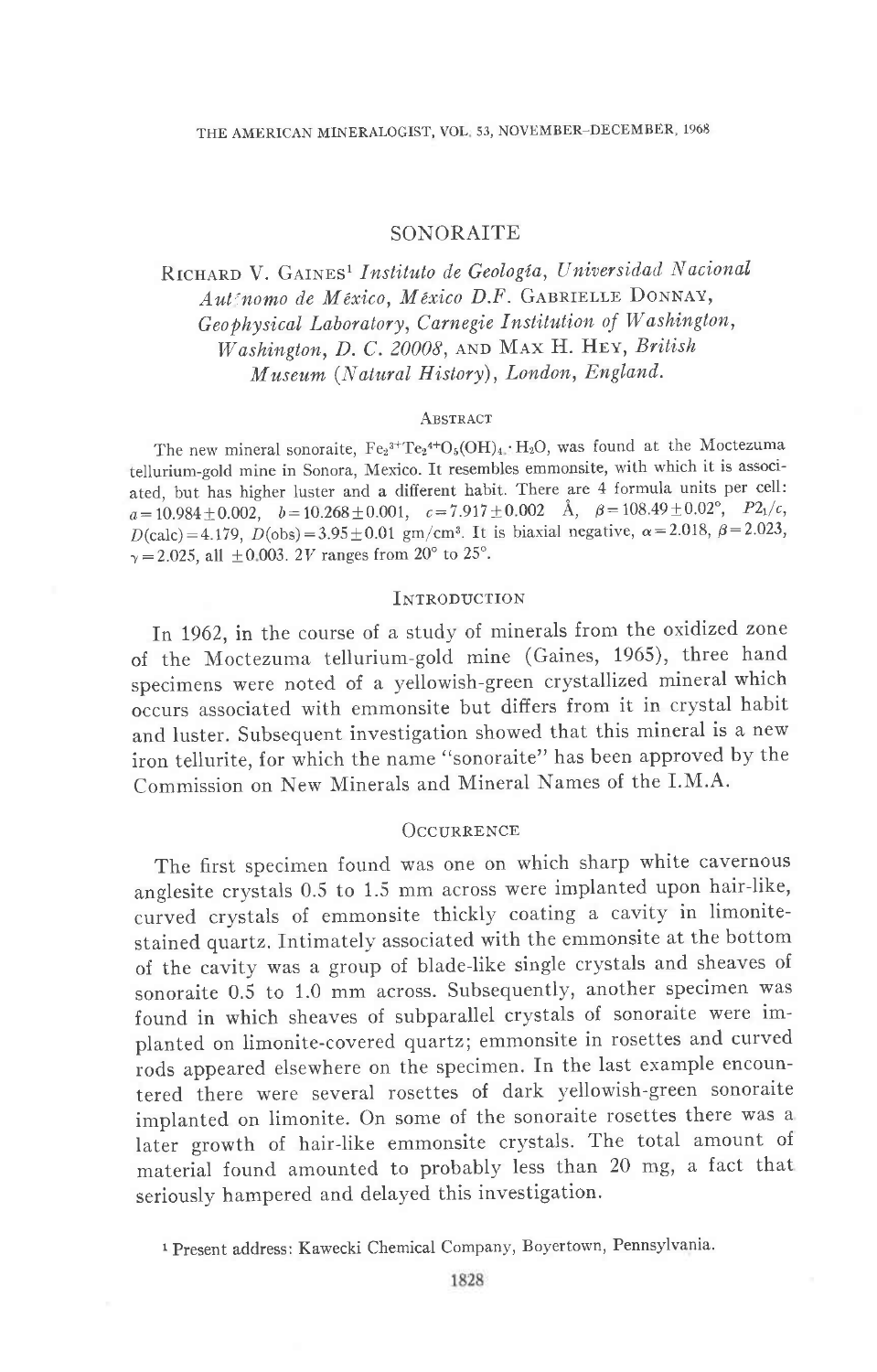#### SONORAITE 1829

# CHEMICAL COMPOSITION (Max H. Hey)

. it loses water and turns brown. X-ray fluorescence analysis shows only Sonoraite is readily soluble in dilute hydrochloric acid. Upon heating, iron and tellurium to be present as cations.

A portion of 889.2 µg was weighed out on an Oertling decimicro balance and dissolved in 5.6 ml cold concentrated HCl in a weighed 10-ml beaker (solution was complete after standing overnight), and the solution was divided by weight approximately equally between four 10-ml measuring flasks. Sulphosalicylic acid (1 ml of 20%) and excess ammonia were added to two of the flasks, and iron was determined colorimetrically at  $\lambda$  425 m $\mu$ against a standard that had been checked gravimetrically. In the other two portions of solution, tellurium was determined colorimetrically at 400  $m<sub>\mu</sub>$  against a standard prepared from the element, using the purple sol obtained by stannous chloride reduction and stabilized by gum arabic (Johnson, 1958); the amount of acid used to dissolve the mineral initially was calculated to give the correct strength for this determination.

It had been intended to determine water by difference, but as the Fe<sub>2</sub>O<sub>3</sub> plus TeO<sub>2</sub> amounted to only 80 percent, it was felt desirable to check the water by loss on gentle ignition and to look for insoluble impurities (none had been seen when the 889-µg portion was dissolved, but on this scale small amounts of insolubles readily escape notice).

A fragment of sonoraite  $(225.0 \mu g)$  was weighed into a small capsule of platinum foil, 9 mm in diameter, 1.5 mm deep, and weighing 93.2 mg (though the maximum difference between the loads on the two pans of the decimicro balance is only 1.3 mg, the maximum load on each pan is 250 mg). The capsule was placed inside a small porcelain crucible, covered, and heated in a muffle furnace for 1 hour at  $500^{\circ}$ C; the loss in weight was  $41.0 \mu g$ , and the sonoraite fragment had cracked and turned a deep red-brown, but had not fused. In a blank check, the platinum capsule lost no weight.

The dehydrated mineral was dissolved in two drops of concentrated HCl in the cold; after standing overnight solution appeared to be complete, and the solution was diluted with a drop of water and filtered. This operation was effected by dropping a small piece of Whatman 42 filter paper into the solution, pressing it firmly against the bottom of the capsule with the tip of a 5-ml pipette held in a clamp, and applying gentle suction by mouth, through a rubber tube attached to the pipette. The paper and capsule were washed repeatedly with drops of a mixture of 2.8 ml concentrated HCl and 3 ml water, applied by means of a small dropper. The paper was burnt off in the muffle and the tiny residue of insolubles weighed; it proved to be less than  $1 \mu g$  in weight.

The filtrate in the pipette was washed into a weighed 20-ml beaker with the remainder of the acid wash-liquid and divided about equally between two 10-ml measuring flasks; check determinations of Fe and Te were made on these two solutions.

The results are shown in Table 1 together with the analytical and theoretical data for emmonsite, which was analyzed to obtain a check on the procedure used for sonoraite. The water (or more accurately, ignition loss, presumed to be water) is the weakest point in the analysis. As will be shown below, crystallographic evidence shows sonoraite to be a monohydrate, with 4 OH groups per formula unit.<sup>1</sup>

#### CRYSTALLOGRAPHY

Crystals of sonoraite are monoclinic holohedral  $(2/m)$ , thin platy in habit, yellowish-green in color, transparent, and much more lustrous

<sup>1</sup> Note added in proof: A recent reevaluation of the Pauling bond strengths distribution in the crystal structure suggests the formula  $Fe<sub>2</sub><sup>3+</sup>Te<sub>2</sub><sup>4+</sup>O<sub>6</sub>(OH)<sub>2</sub>·2H<sub>2</sub>O$ , so that we are dealing with a dihydroxy dihydrate rather than a tetrahydroxy monohydrate.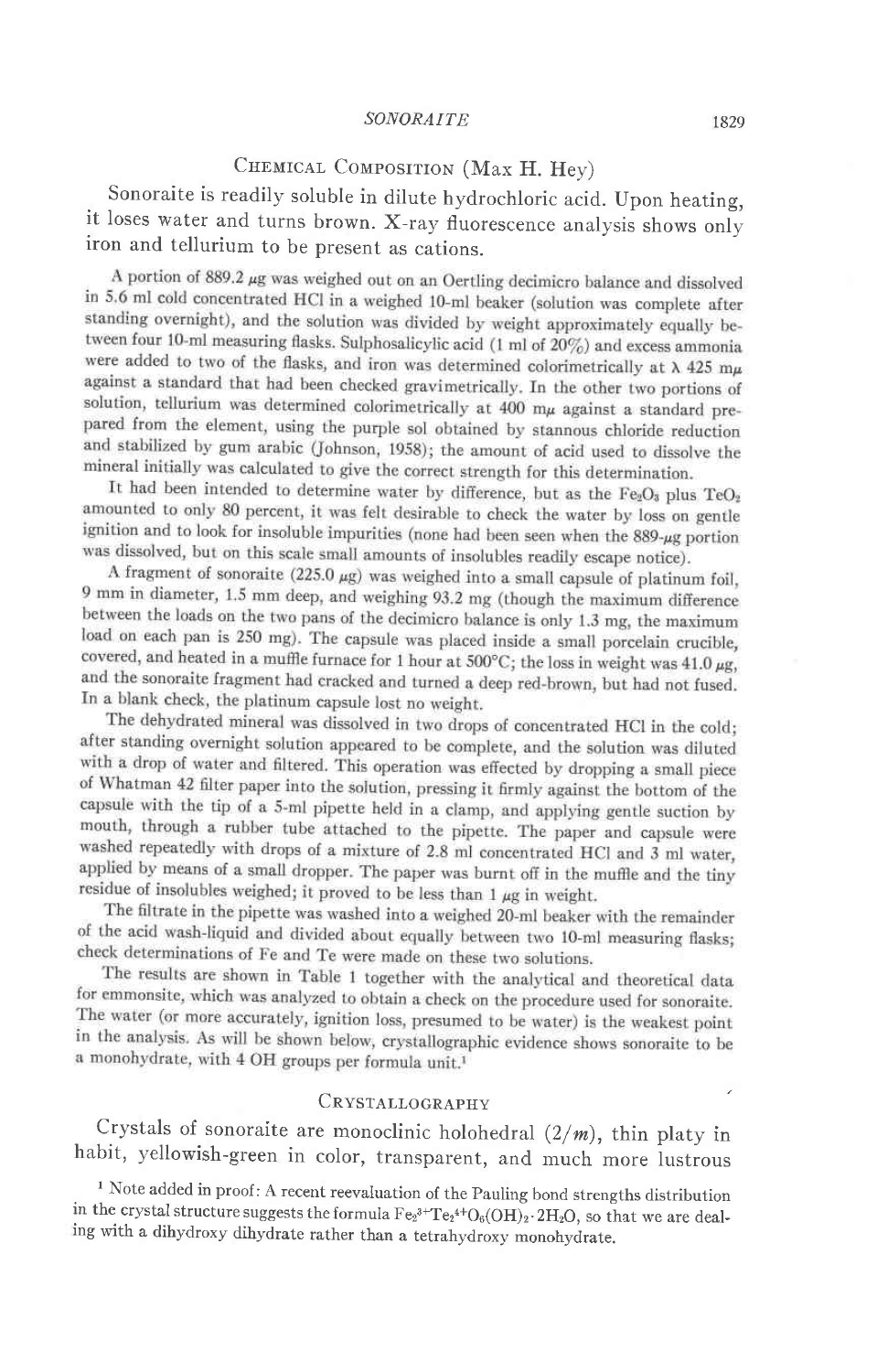|                                |                               |         |        |        | 5      |
|--------------------------------|-------------------------------|---------|--------|--------|--------|
| Fe <sub>2</sub> O <sub>3</sub> | 27.9                          | 23.8    | 23.67  | 29.97  | 30.8   |
| TeO <sub>2</sub>               | 52.5                          | 73.1    | 70.99  | 59.89  | 58.0   |
| $H_2O$                         | 18.2                          | [3.1]   | 5.34   | 10.14  | [10.1] |
|                                | <b>The State of A</b><br>98.6 | [100.0] | 100.00 | 100.00 | [99.9] |

TABLE 1. ANALYSES AND THEORETICAL COMPOSITIONS OF SONORAITE AND EMMONSITE

1. Sonoraite, Moctezuma mine, Moctezuma, Sonora, Mexico.  $Fe<sub>2</sub>O<sub>3</sub>$  is the mean of 27.3 and 28.5; TeO<sub>2</sub>, of 51.8 and 53.2 (M. H. Hey, analyst).

2. Emmonsite, Moctezuma mine, Moctezuma, Sonora, Merico; water by difierence' Analysis on 892  $\mu$ g (M. H. Hey, analyst).

3. Theoretical composition of  $Fe_2Te_2O_9 \cdot 2H_2O$ , emmonsite.

4. Theoretical composition of  $Fe<sub>2</sub>Te<sub>2</sub>O<sub>5</sub>(OH)<sub>4</sub>·H<sub>2</sub>O$ , sonoraite.

5. Sonoraite calculation of column 1, recalculated to give 10.1 wt  $\%$  water.

than emmonsite crystals. Their habit shows little variation. With reference to the cell given below, the dominant form is the pinacoid [ 100 ]. Striations are parallel to c on  $\{100\}$  and on the rhombic prism { 1 10 }, the faces of which bevel the plates. The only other observed form is another rhombic prism, {011}. The three observed forms are those predicted by the Generalized Law of Bravais (Donnay and Harker, 1937) for space group  $P2_1/c$ , which is indeed found to be the correct space group from X-ray diffraction and confirms the holohedry.

The cell dimensions were determined from zero and upper-level precession and Weissenberg films obtained with crystals mounted with a or 6 along the axis of the goniometer head. Crystals commonly occur in sheaves and rosettes forming subparallel and radiating aggregates; to find single crystals, a careful selection between crossed nicols must be made. Their softness  $(H\sim 3)$  makes them physically difficult to handle. Back-reflection Weissenberg films taken at 21°C with CuK $\alpha$  radiation  $(\lambda \alpha_1 = 1.54051, \lambda \alpha_2 = 1.54434 \text{ Å})$  about a and b axes lead to the following ceII dimensions after data refinement with C. W. Burnham's LCLSQ least-squares program:  $a=10.984\pm0.002$ ,  $b=10.268\pm0.001$ ,  $c= 7.917$  $\pm 0.002$  Å,  $\beta = 108.49 \pm 0.02^{\circ}$ ,  $V = 846.8 \pm 0.5$  Å<sup>3</sup>, space group  $P2_1/c$ .

The density was determined on a single grain weighing about 1.0 mg by adjusting the density of a Clerici solution containing the grain until it remained suspended. No wetting problem was experienced. A density of  $3.95 \pm 0.01$  g/cm<sup>3</sup> was obtained. A structure determination (Donnay, Stewart, and Zemann, 1968) shows the formula unit to be  $Fe<sub>2</sub><sup>3+</sup>Te<sub>2</sub><sup>4+</sup>O<sub>5</sub>$  $(OH)_4 \cdot H_2O$ , which leads to  $D_{\text{calc}} = 4.179$  g/cm<sup>3</sup> for  $Z = 4<sup>1</sup>$ 

<sup>1</sup> See footnote on p. 1829.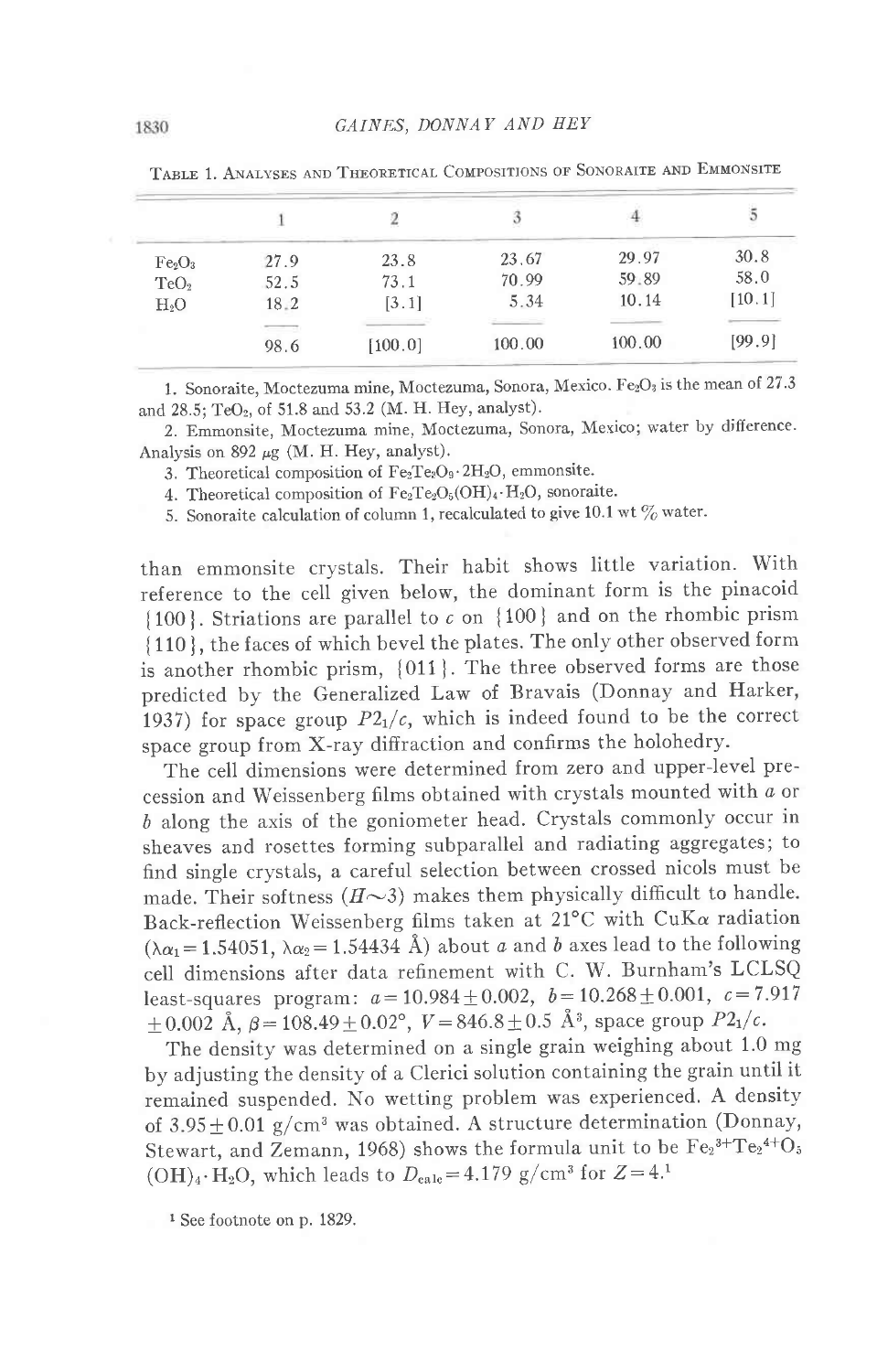#### **SONORAITE**

| hkl              | $d$ (calc.),<br>Ă | $d$ (obs.),<br>Ă | $\overline{I}$<br>(vis. est.) | hkl                     | $d$ (calc.),<br>Å | $d$ (obs.),<br>Å | T<br>(vis. est.) |
|------------------|-------------------|------------------|-------------------------------|-------------------------|-------------------|------------------|------------------|
| 100              | 10.417            | 10.40            | 10                            | 122                     | 3.133             |                  |                  |
| 110              | 7.313             | 7.36             | 3                             | 031                     | 3.114             | 3.110            | 8                |
| 011              | 6.061             | 6.09             | $\overline{4}$                | 131                     | 3.098             |                  |                  |
| $\overline{1}11$ | 5.941             |                  |                               | $\overline{3}02$        | 3.083             |                  |                  |
| 200              | 5.209             |                  |                               | 112                     | 3.073             | 3.035            | $\sqrt{5}$       |
| 020              | 5.134             | 5.18             | 5                             | 221                     | 3.032             |                  |                  |
| 111              | 4.738             |                  |                               | 022                     | 3.030             |                  |                  |
| 210              | 4.645             | 4,66             | 8                             | $\overline{2}22$        | 2.971             | 2.974            | $\overline{4}$   |
| 120              | 4.605             |                  |                               | 321                     | 2.958             |                  |                  |
| 211              | 4.571             |                  |                               | $\overline{3}12$        | 2.952             |                  |                  |
| 021              | 4.238             |                  | $\overline{1}$                | 131                     | 2.882             |                  | Ħ                |
| <b>121</b>       |                   | 4.24             |                               | 320                     | 2.876             | 2.867            | $\sqrt{2}$       |
| <b>I02</b>       | 4.197             |                  |                               | 230                     | 2.860             |                  |                  |
|                  | 3.954             |                  |                               | $\overline{2}31$        | 2.843             |                  |                  |
| 002              | 3.754             |                  |                               | 122                     | 2.728             |                  |                  |
| 121              | 3.701             |                  |                               | 311                     | 2.727             | 2.722            | $\,2$            |
| <b>I12</b>       | 3.690             |                  |                               | 202                     | 2.670             |                  |                  |
| 220              | 3.656             | 3.66             | 6                             | 411                     | 2.652             |                  | $\sqrt{2}$       |
| 202              | 3.642             |                  |                               | $\overline{3}22$<br>400 | 2.643             | 2.642            |                  |
| $\overline{2}21$ | 3.620             |                  |                               | 132                     | 2.604             |                  |                  |
| 211              | 3.529             | 3.53             | $\mathfrak{z}$                | 212                     | 2.588<br>2.584    | 2.584            | $\frac{1}{2}$    |
| 012              | 3.526             |                  |                               | 040                     | 2.567             |                  |                  |
| 300              | 3.472             |                  |                               | 402                     | 2.552             |                  |                  |
| 212              | 3.433             |                  |                               | 113                     | 2.548             |                  |                  |
| $\overline{3}11$ | 3.413             | 3.41             | 3                             | 231                     | 2.530             |                  |                  |
| 310              | 3.289             |                  |                               | 032                     | 2.529             |                  |                  |
| 130              | 3.252             | 3.290            | 7                             | 410                     | 2.524             |                  |                  |
| 102              | 3.221             |                  |                               | $\overline{2}13$        | 2.521             | 2.524            | $\,2$            |

TABLE 2. X-RAY POWDER DATA OF SONORAITE

Sonoraite is biaxial negative, with  $\alpha = 2.018$ ,  $\beta = 2.023$ , and  $\gamma = 2.025$ ; all values are accurate to  $\pm 0.003$ , determined with Cargille oils. 2V is in the range 20° to 25°. No pleochroism was observed. Spacings from a powder pattern, taken with  $\text{FeK}\alpha$  radiation ( $\lambda = 1.9373$  Å), are compared with calculated spacings (Table 2) based on the above cell dimensions. Whenever possible, single-crystal intensities were used to help with the indexing of lines that could be ascribed to more than one reflection.

#### **NAME**

The name sonoraite is proposed for this mineral in reference to Sonora, the state in the Republic of Mexico in which the Moctezuma mine is located.